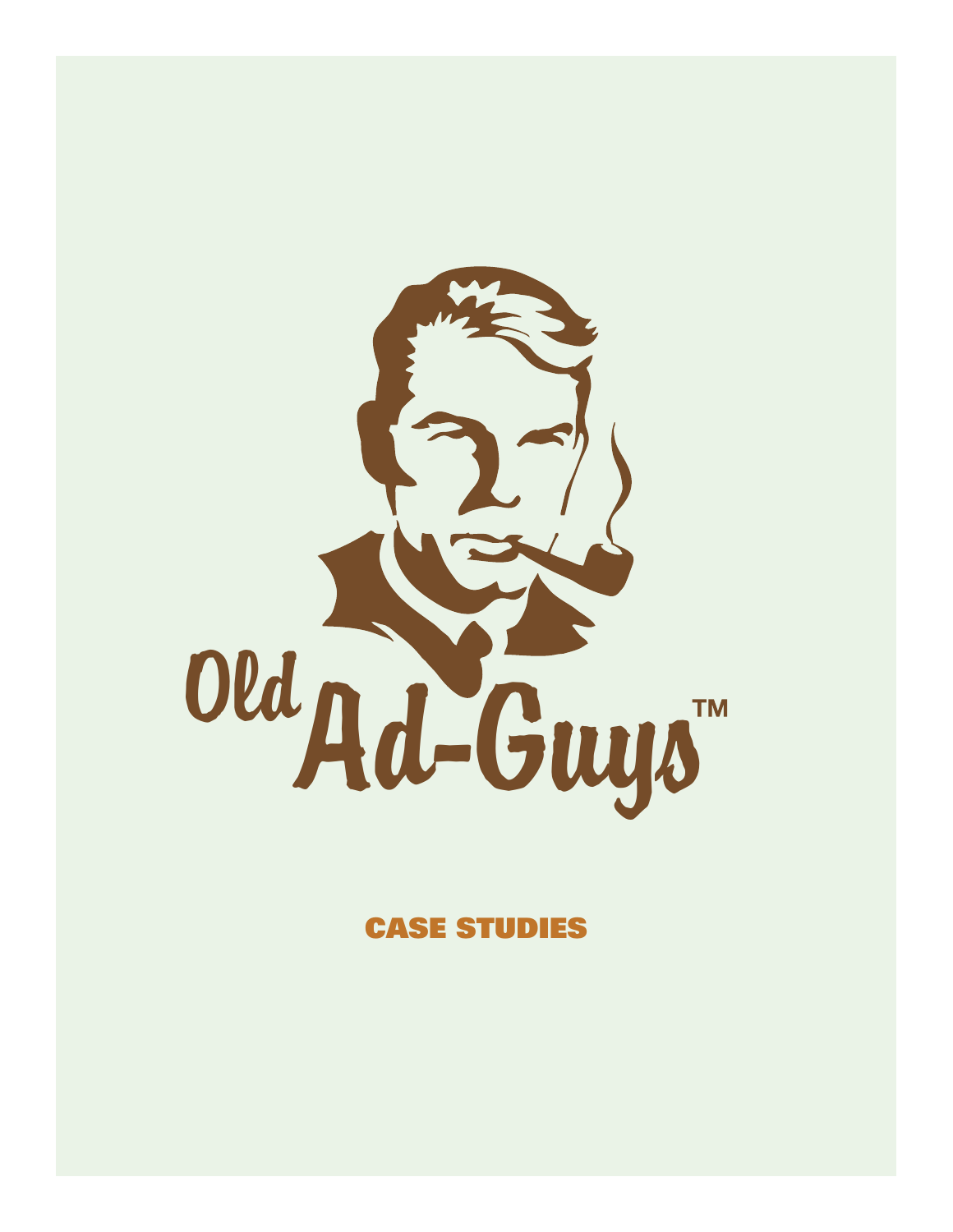#### SixStar Sports Nutrition

ASK: Create a campaign that would leverage sports celebrities in an authentic way. SOLUTION: The concept of "Greatness is Earned" supported the belief that professional and amateurs athletes, needed more than raw talent to succeed. RESULT: The Campaign launched through multiple channels and is still being used today.



TV & online campaign https://vimeo.com/album/5316857





Social media posts

Social media posts



15 sec. online teaser videos



**Website**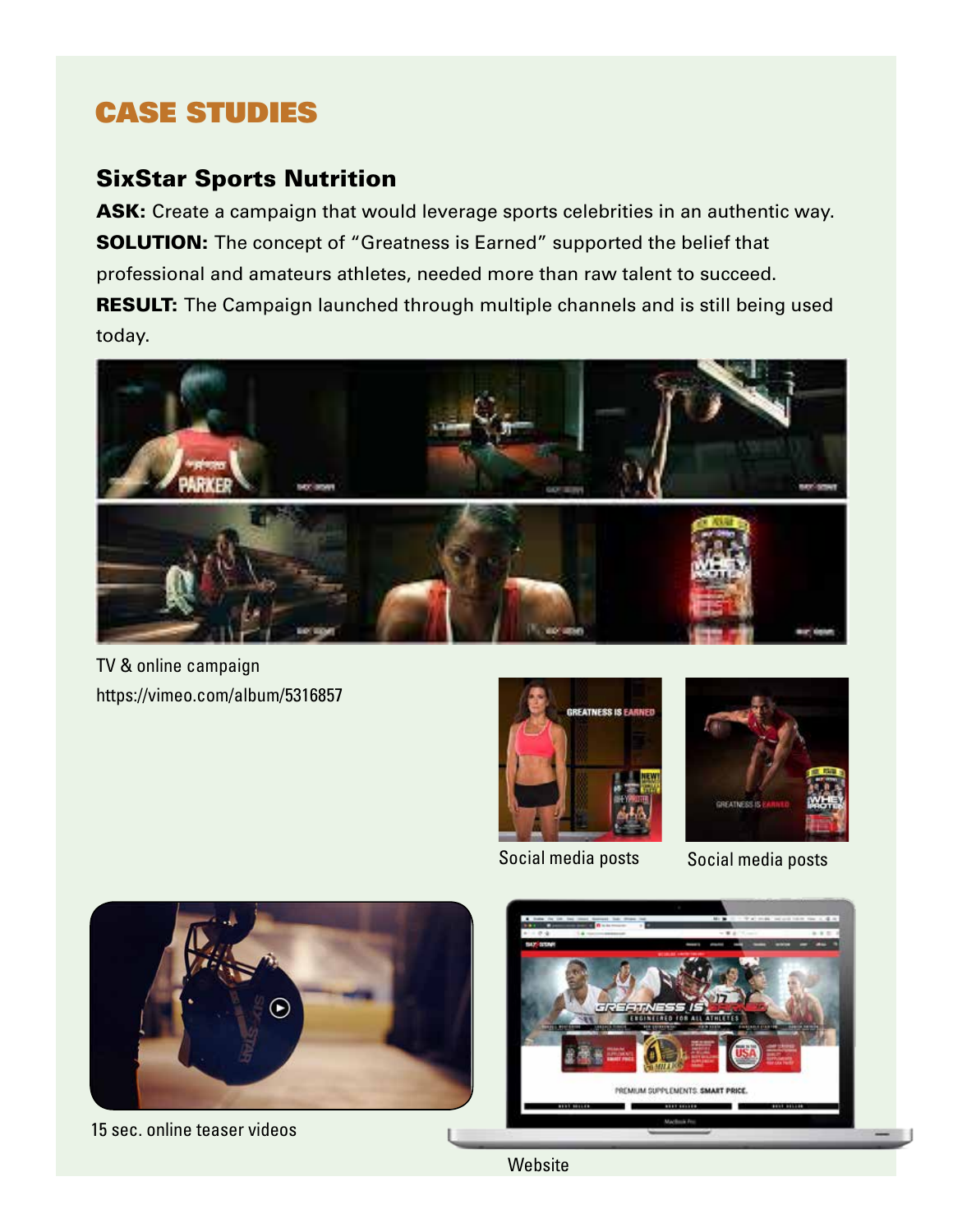#### Leukemia & Lymphoma Society of Canada

ASK: Create an event in February that would support their annual "Light the Night" Charity walk.

**SOLUTION:** Create an online experience that would allow supporters to shine a light of support using their phone.

RESULT: The campaign enlisted over 2000 new sponsors.



TV & online campaign https://vimeo.com/202212835



**LIGHT THE NIGHT** Join us on World Cancer Day, Feb. 4 LightTheNight4

Print Facebook post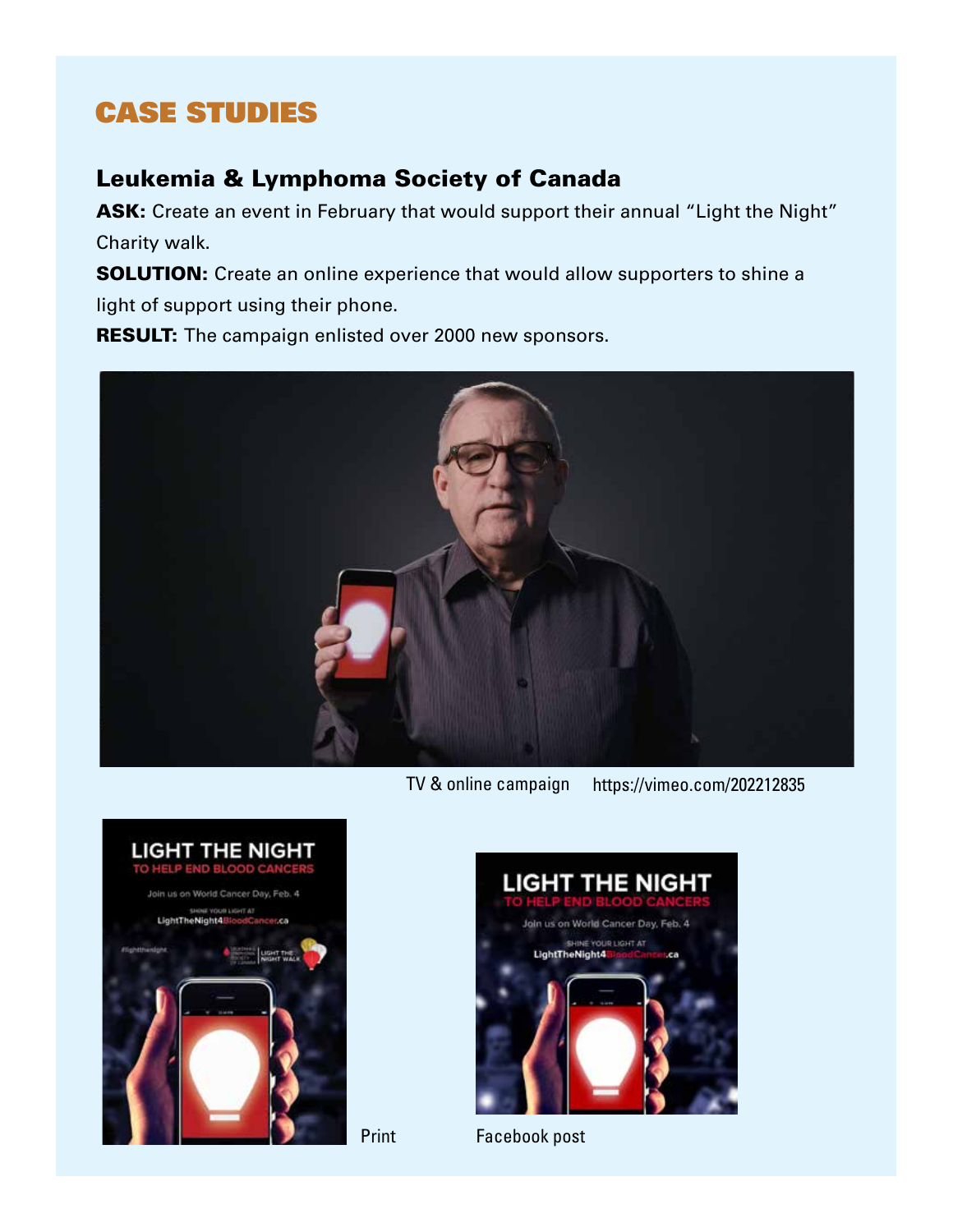#### Lukiemia & Lymphoma Society of Canada





Thunderclap posts



Social media posts





Blog badge

Blog badge

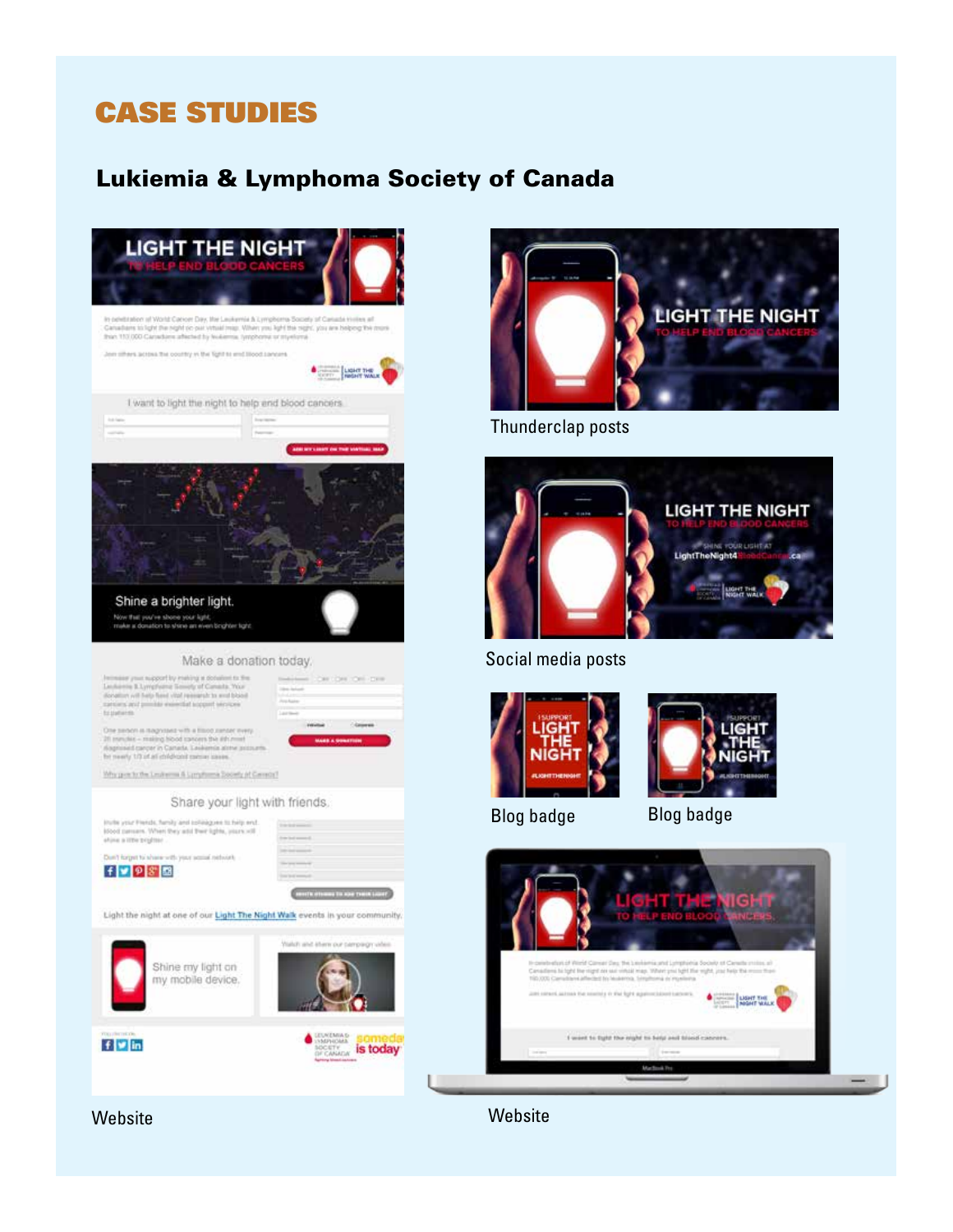#### Golf Link

ASK: Create an integrated membership campaign support Golf links 20th Anniversary. **SOLUTION:** Using a familiar celebratory icon (a balloon) I incerted it onto a golf corse landscape.

RESULT: A highly impactful and engaging campaign through multiple mediums.











#### Mobile ad **Big Box digital ad**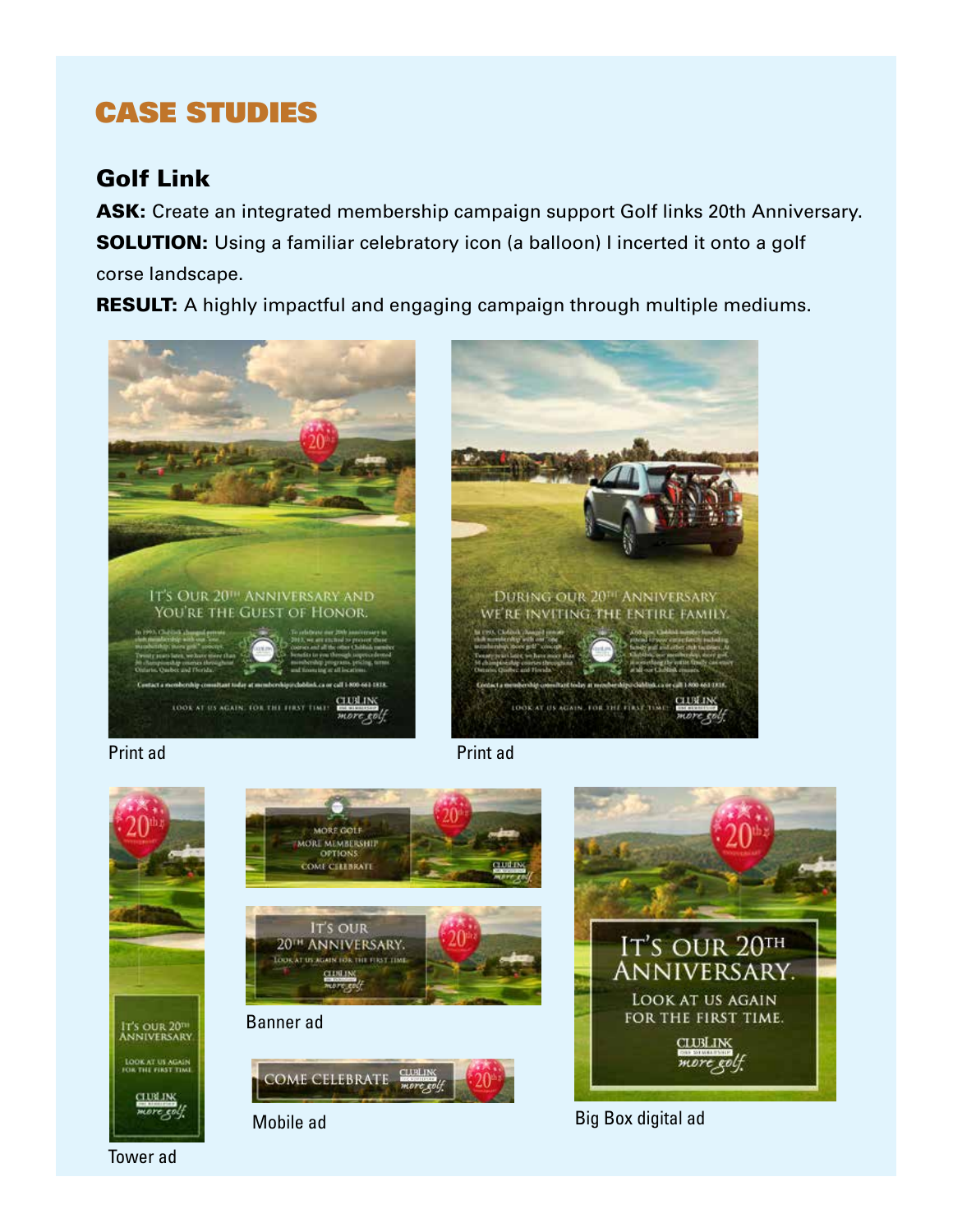#### SCOTIA ITRADE

ASK: Create an online brokerage brand **SOLUTION:** We developed a brand that allowed the trader to become empowered. We positioned the brand with the line "for me" allowing the logo and call to action - "i TRADE for me" to become a single thought. We created a brand icon a "ball" that became the metaphor for their control.

**RESULT:** We created a distinctive brand and voice that leveraged its Scotiabank heritage and created brand assets to leverage in all mediums.

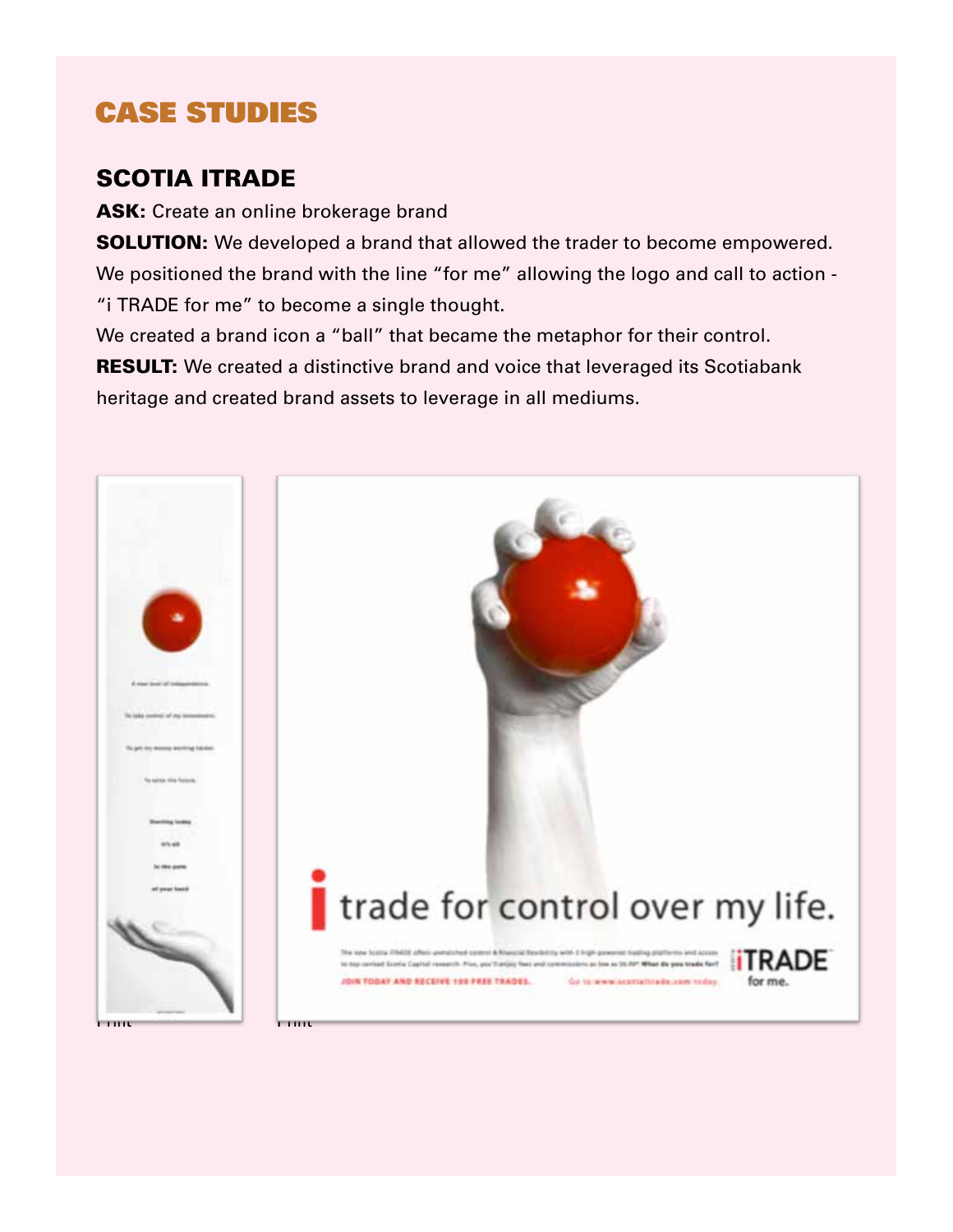#### SCOTIA ITRADE

*Print, Display Marketing , Television and Online banners*





Print & Outdoor News York Web banners



https://vimeo.com/album/5317882 Print & Outdoor TV & Online video

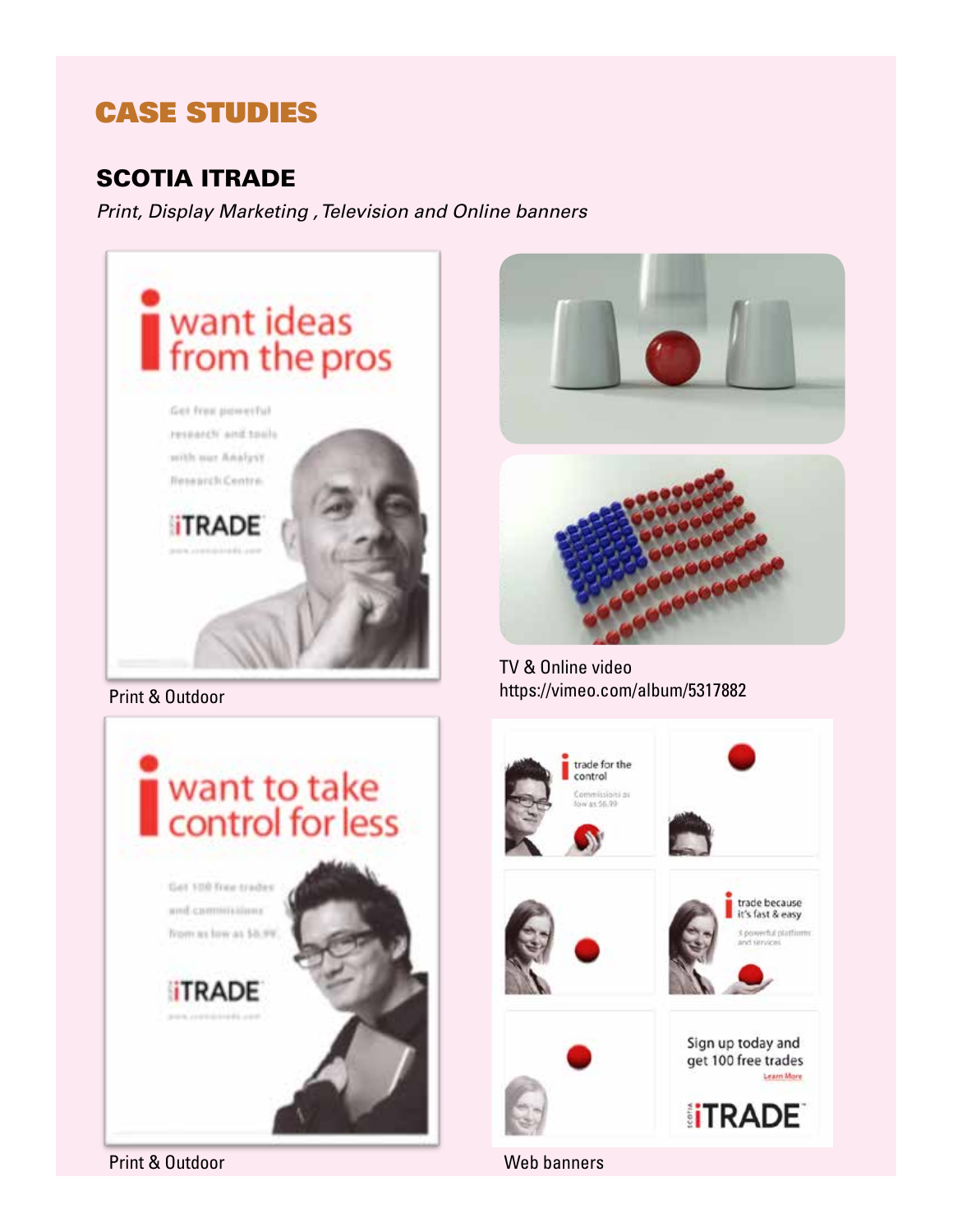## SCENE Card

ASK: Relaunch the SCENE CARD partnership between Cineplex and Scotiabank. **SOLUTION:** We relaunched the brand by positioning the card as an exclusive offer dedicated to those who love film. The foundation of the brand came through the line "Movie lovers get it."

RESULT: We created the most successful joint partnership program in Scotiabank history.



https://vimeo.com/album/5317826 TV, cinema and online video





Print Print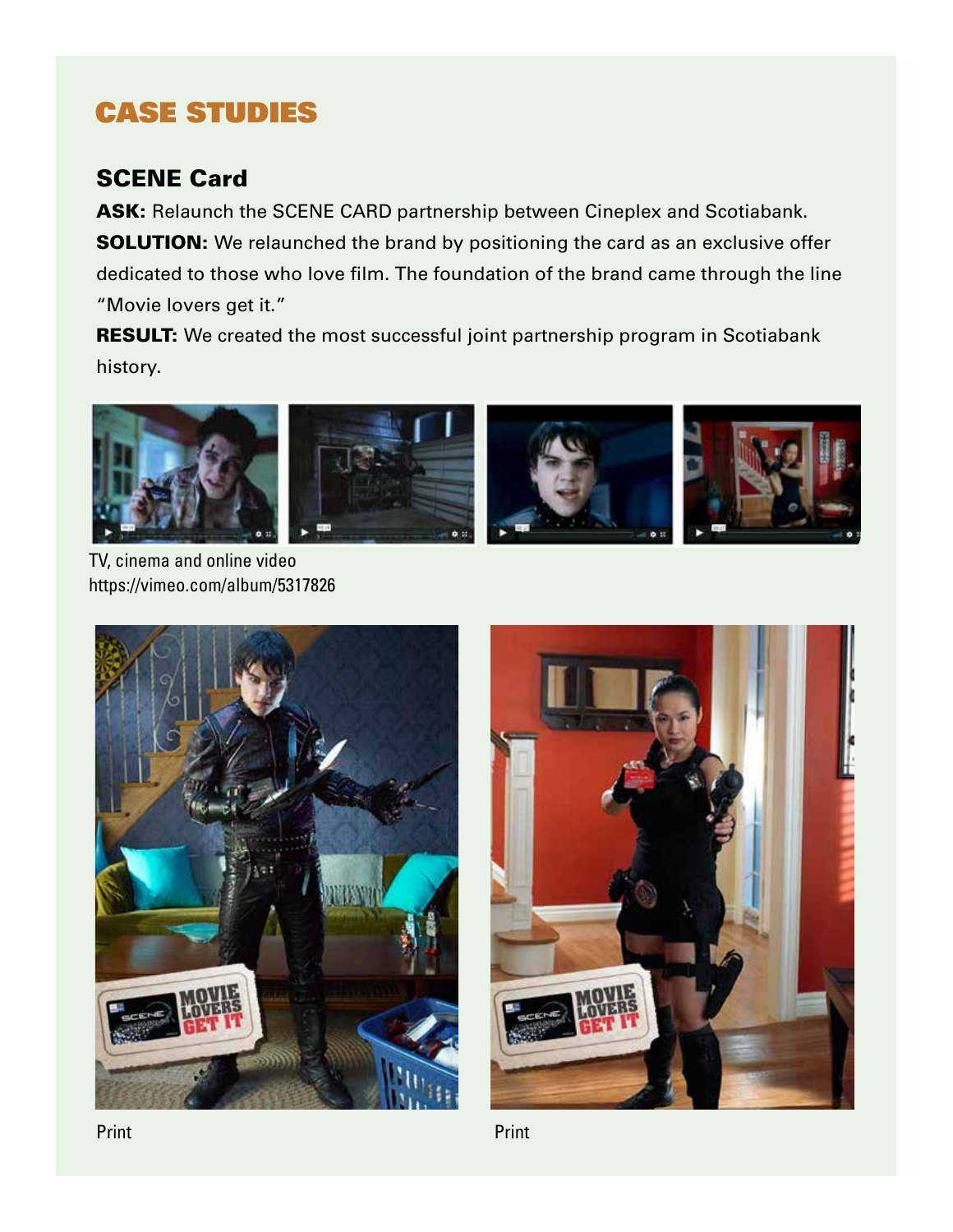## Peter Cooke Case studies

## **SCENE** - Continued





#### Print



Email & Facebook templates

Print

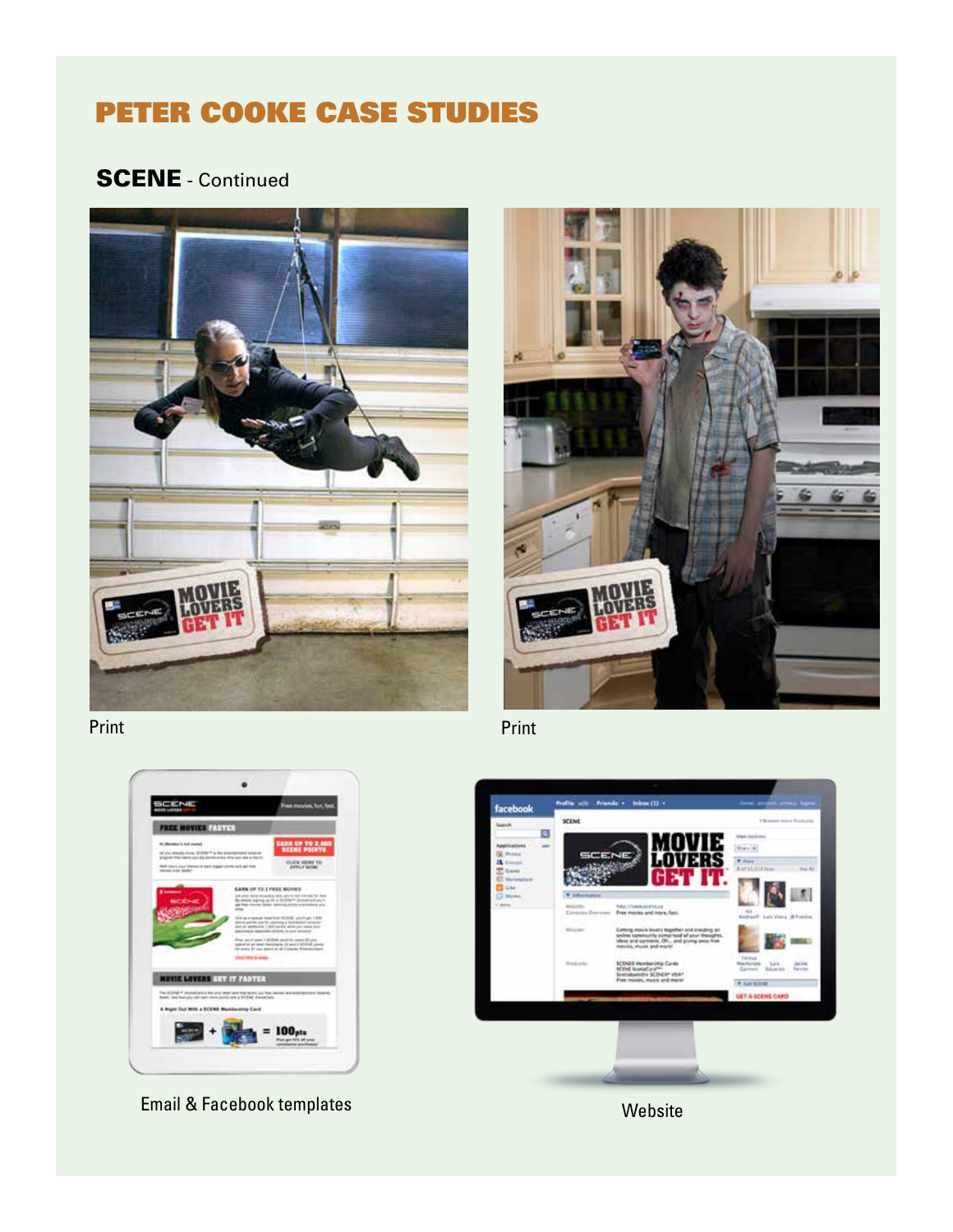## SAFEWAY SELECT BANK

ASK: Launch mortgage banking services within the grocery environment. SOLUTION: Create a brand dialogue that merged financial services with grocery appetite appeal.

RESULT: Exceeded the goal of \$10 million in funds managed withn 6 months.

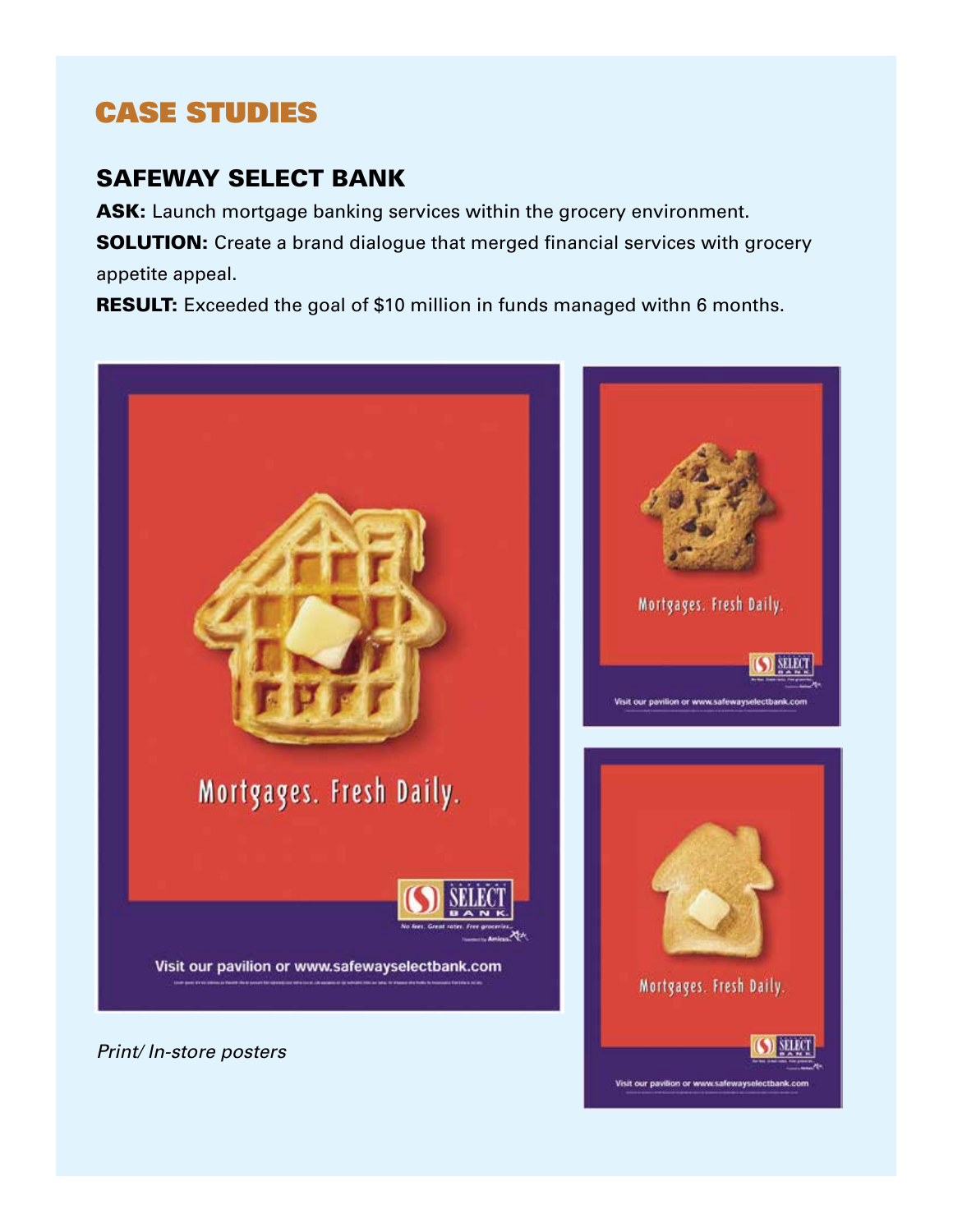## SAFEWAY SELECT BANK

Additional campaigns integrated financial icons and food imagery.

#### *Print /Grocery retail posters*